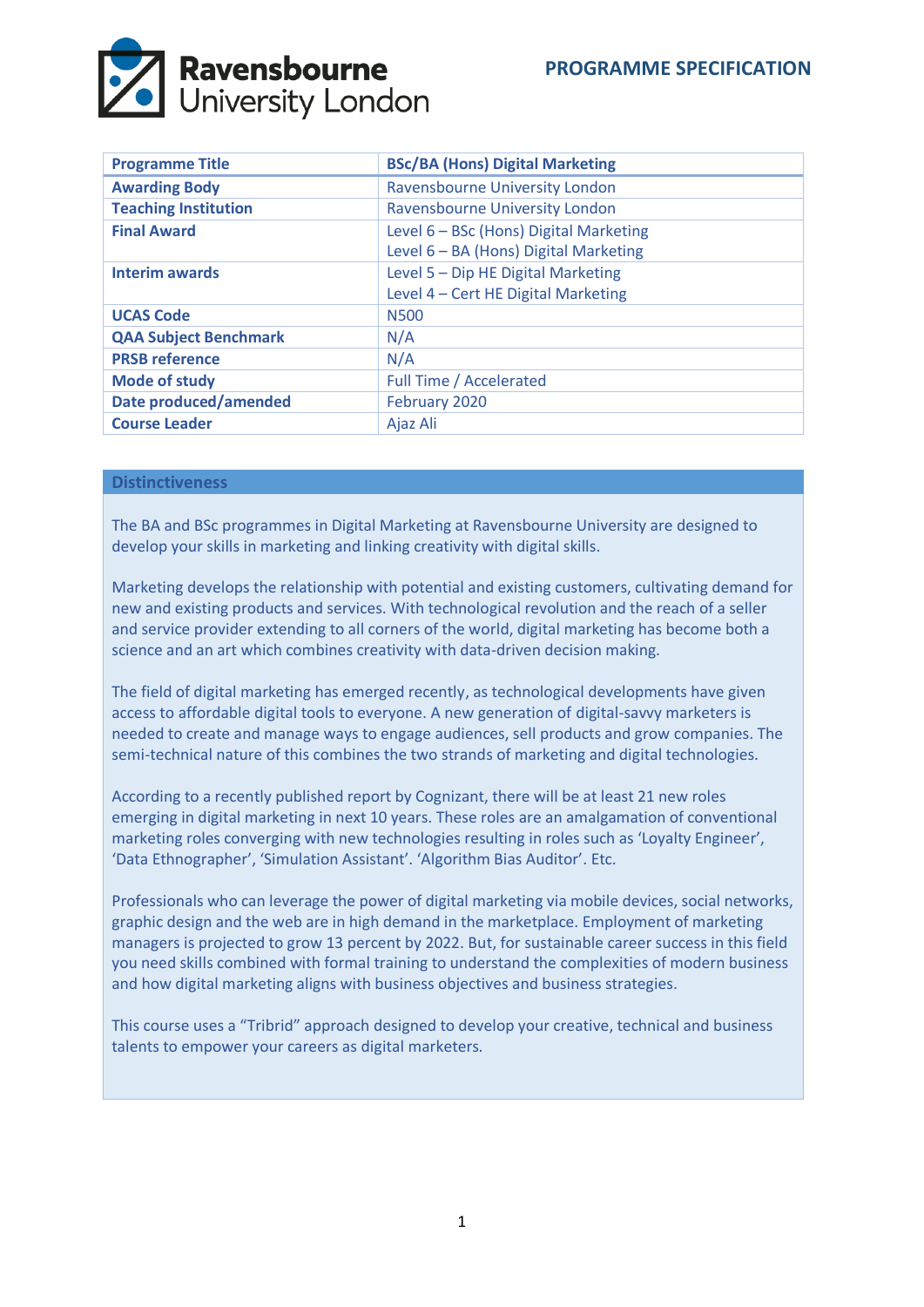#### **BA and BSc Pathways**

The course offers two pathways, BSc(Hons) pathway - for students who wish to focus more at the backend technologies, data driven analytics and wish to specialise in technical elements of marketing including Digital Content Management, Big Data, Artificial Intelligence and Machine Learning etc.

The BA(Hons) Pathway covers less maths and computing elements and focuses more on frontend of Digital Marketing, planning and delivering marketing campaigns and managing the administrative and operational side of Digital Marketing.

There is huge market potential for both pathways in the UK and around the world.

#### **Ravensbourne University London**

Ravensbourne University London is a leading University specialising in creative arts, design and digital media. By working closely with the UK high tech industry and research institutions, Ravensbourne has developed a unique proficiency and practical knowledge of the latest disruptive technologies. Ravensbourne graduates meet the skill demands across many industry sectors including media production, broadcasting, engineering, culture, fashion and architecture, and we are proud to achieve very high graduate employment rates.

Though relatively small, Ravensbourne is very well-known and respected by the UK's creative arts, media and broadcasting industry, and we are active in various relevant industry forums. We maintain a Society of Motion Picture and Television Engineers (SMPTE) Student Chapter at Ravensbourne, which gives our students valuable access to a range of technical meetings and seminars, and provides our teaching staff the opportunity to engage and collaborate with a leading global standards organisation and its respected international members.

Since most of the organisations are directly or indirectly users of digital marketing, it is imperative for Ravensbourne to develop programmes which are meeting the needs and demands of the industry.

#### **Course Structure**

The programme is divided into units of study that are taught over academic terms. In addition you will develop a wider understanding of the industrial context, including how the existing processes, management and distribution infrastructures have developed, and how new and disruptive technologies are having a great impacting on all walks of life.

Companies operating in a range of markets and application areas will require different focuses for some of the taught unit subject areas. This course is uniquely structured to meet this requirement. Most of the units are supplemented by tutorials given by experts in particular fields including external speakers. Speakers will include experts from relevant areas in industry, Ravensbourne researchers and incubatees, and representatives from leading organisations.

#### **Potential Careers in Digital Marketing**

- Digital Marketing Manager
- Social Media Manager
- User Experience Designer
- Digital Project Manager
- SEO Specialist
- Content Strategist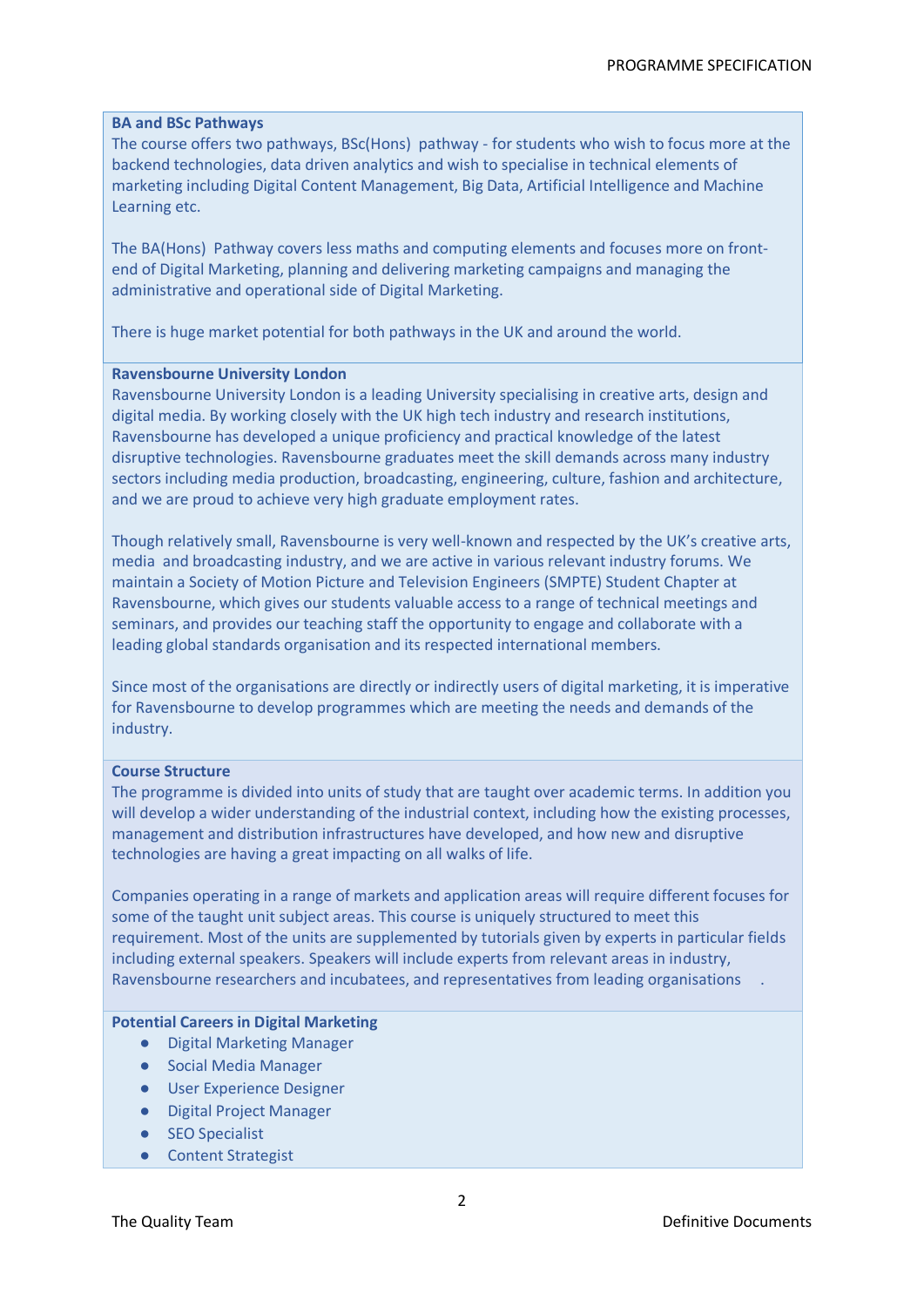- Digital Event Producer
- Digital Campaign Manager
- Digital Marketing Analyst

# **Links with other courses**

Since Digital Marketing covers a vast range of marketing expertise and skillsets, it links well with some units of other courses offered at Ravensbourne University.

The following units will be delivered with other courses:

Coding, Figures and Visuals (BA UX/UI Design) Photography, Styling and Creative Direction (BA Fashion Promotion) Responsive Spaces (BA UX/UI Design)

**Programme aims**

Develop an understanding of contemporary and digital marketing concepts.

Demonstrate knowledge and understanding of responsible Marketing, Public Relations and Advertising.

Apply digital marketing knowledge in order to successfully undertake marketing tasks.

Develop and critically apply the concepts, principles and theories of marketing relevant to the interdisciplinary topics of digital marketing.

Demonstrate an understanding of the ethical considerations for marketing campaigns.

Apply the marketing mix and considerations of the business / marketing campaign.

Create contents and evaluate results for different audiences, online channels.

Demonstrate how to promote and apply content marketing effectively through the appropriate media channels, relationship management systems and communication platforms to ensure brand and cultural awareness are maintained throughout marketing strategies.

Manage and optimise key channels and content within a digital marketing plan

Engage communities through Social Media marketing to stimulate and encourage communication through positive discussion and engagement.

Apply the appropriate tools and techniques using a data-driven approach to analyse marketing information and platforms, data and social media and recognise what is actually important for insights and optimisation to provide solutions for marketing decisions.

Contribute to business, planning and marketing strategies to recognise and respond quickly to opportunities and customer requirements whilst embracing change.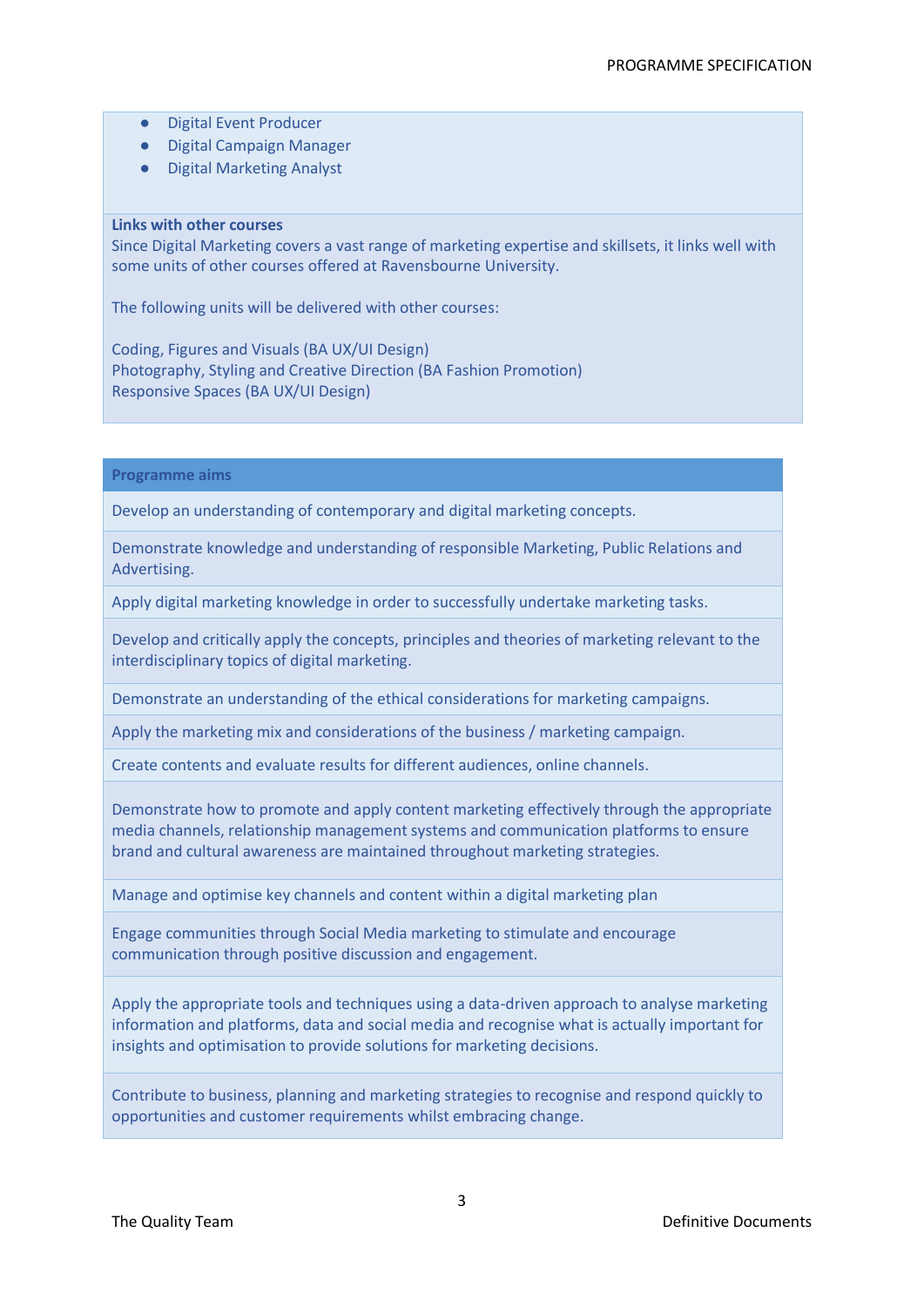Identify, recognise and understand internal and external business intelligence and factors that may impact future operations.

Interpret, communicate and brief internal or external stakeholders on digital business requirements.

| <b>Level Four</b>                                                                                                                                                                                                                                               | <b>Level Five</b>                                                                                                                                                                                                                                                                       | <b>Level Six</b>                                                                                                                                                                                                                                                                                      |
|-----------------------------------------------------------------------------------------------------------------------------------------------------------------------------------------------------------------------------------------------------------------|-----------------------------------------------------------------------------------------------------------------------------------------------------------------------------------------------------------------------------------------------------------------------------------------|-------------------------------------------------------------------------------------------------------------------------------------------------------------------------------------------------------------------------------------------------------------------------------------------------------|
| LO 1 Research/Inspiration<br>Demonstrate your capacity for<br>information gathering<br>techniques using a wide range<br>of sources, providing visual,<br>contextual and industry case-<br>study research as appropriate.<br><b>Related Principle: ORIGINATE</b> | LO 1 Research/Inspiration<br>Analyse and interpret<br>information gathering<br>techniques using a wide range<br>of sources, providing visual,<br>contextual and industry case-<br>study research as appropriate.<br><b>Related Principle: ORIGINATE</b>                                 | LO 1 Research/Inspiration<br>Select and evaluate<br>information gathering<br>techniques using a wide<br>range of sources, providing<br>visual, contextual and<br>industry case-study research<br>as appropriate.<br><b>Related Principle: ORIGINATE</b>                                               |
| LO 2 Concept/Ideation<br>Generate first concept ideas<br>or strategic project themes<br>drawing upon reference to<br>acquired research materials<br><b>Related Principle: ORIGINATE</b>                                                                         | LO 2 Concept/Ideation<br>Analyse research materials<br>leading to the generation of the<br>ideation and concepts that<br>inform and lead to project<br>development.<br><b>Related Principle: ORIGINATE</b>                                                                              | LO 2 Concept/Ideation<br>Critically appraise and<br>evaluate appropriate<br>research materials to<br>generate workable concepts<br>or strategic project themes<br>that inform and underpin<br>project development. Related<br><b>Principle: ORIGINATE</b>                                             |
| LO <sub>3</sub><br>Development/Prototyping<br>Demonstrate a range of tests<br>and solutions, informed by<br>knowledge of the principles of<br>the creative process.<br><b>Related Principle: INTEGRATE</b>                                                      | LO 3 Development/Prototyping<br>Analyse a range of potential<br>pathways that result in<br>appropriate solutions, informed<br>by an understanding of the<br>principles of the creative<br>process.<br><b>Related Principle: INTEGRATE</b>                                               | LO <sub>3</sub><br>Development/Prototyping<br>Investigate potential<br>pathways that result in<br>appropriate solutions,<br>informed by a systematic<br>understanding of the<br>principles of the creative<br>process. Related Principle:<br><b>INTEGRATE</b>                                         |
| LO 4 (Pre) Production<br>Identify, select and apply an<br>appropriate selection of<br>processes, materials and<br>methods that inform creative<br>and academic practice.<br><b>Related Principle:</b><br><b>COLLABORATE</b>                                     | LO 4 (Pre) Production<br>Employ relevant knowledge of<br>production skills alongside a<br>grasp of the creative potential<br>of a selection of processes,<br>materials and methods that<br>inform creative and academic<br>practice.<br><b>Related Principle:</b><br><b>COLLABORATE</b> | LO 4 (Pre) Production<br>Demonstrate systematic<br>working knowledge,<br>production skills, selection,<br>application and<br>understanding of a selection<br>of processes, materials and<br>methods that inform creative<br>and academic practice.<br><b>Related Principle:</b><br><b>COLLABORATE</b> |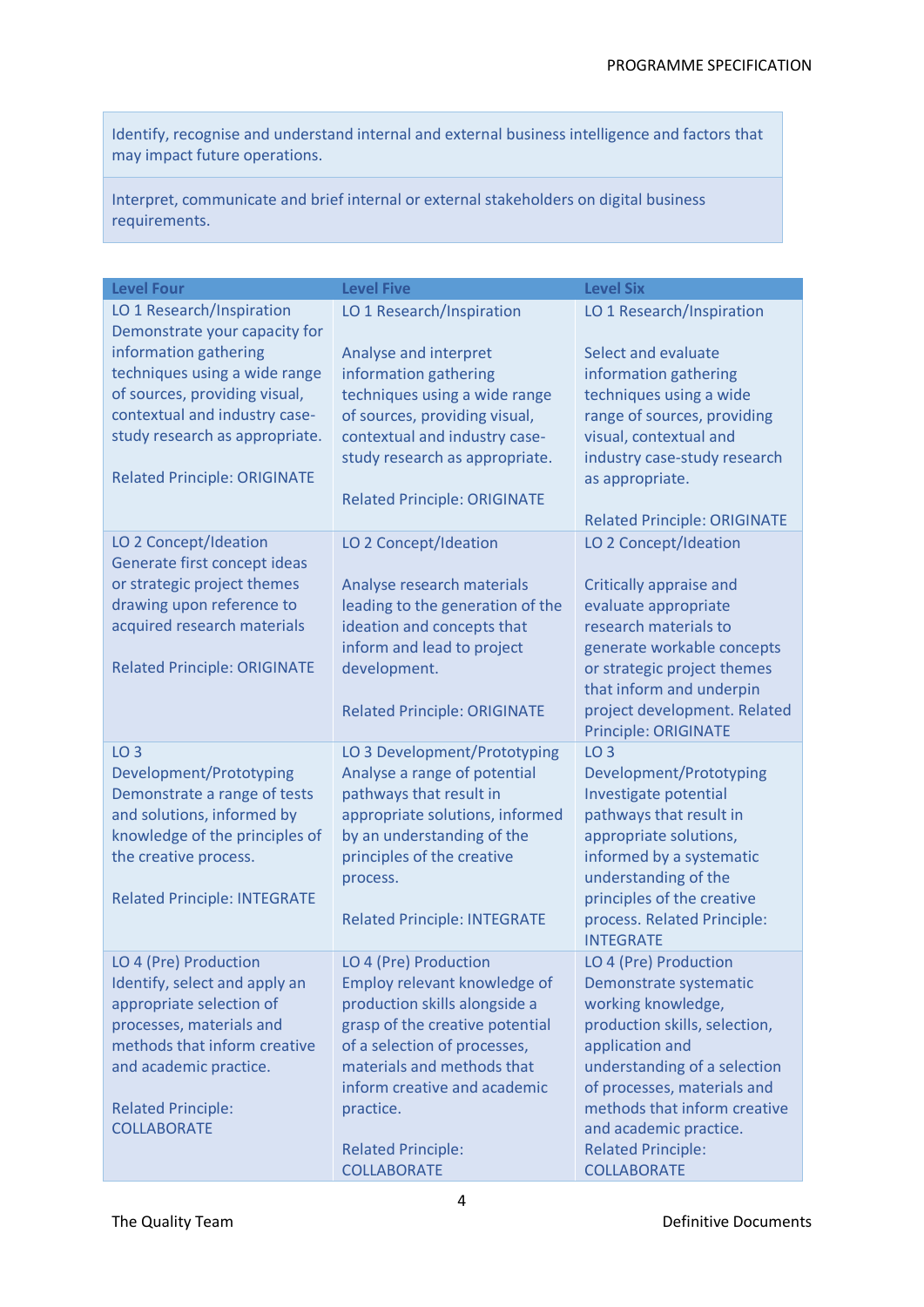| LO 5 Presentation<br>/Storytelling for Influence<br><b>Evidence effective</b><br>communication of projects,<br>whether in visual, oral or<br>written form.<br><b>Related Principle: ADVOCATE</b>                                                                                                | LO 5 Presentation / Storytelling<br>for Influence<br>Select and employ effective<br>methods of presentation and<br>communication of projects in<br>considering the audience/client<br>and the purpose of the work,<br>whether in visual, oral or<br>written form.<br><b>Related Principle: ADVOCATE</b> | LO 5 Presentation<br>/Storytelling for Influence<br>Communicate projects<br>creatively and professionally,<br>whether in visual, oral or<br>written form. Methods of<br>presentation are appropriate<br>to the audience/client and<br>the purpose of the work.<br><b>Related Principle: ADVOCATE</b> |
|-------------------------------------------------------------------------------------------------------------------------------------------------------------------------------------------------------------------------------------------------------------------------------------------------|---------------------------------------------------------------------------------------------------------------------------------------------------------------------------------------------------------------------------------------------------------------------------------------------------------|------------------------------------------------------------------------------------------------------------------------------------------------------------------------------------------------------------------------------------------------------------------------------------------------------|
| LO 6 Critical and creative<br>mindsets Demonstrate<br>enquiry into what makes good<br>practice - both creatively and<br>academically<br><b>Related Principle: ORIGINATE</b>                                                                                                                     | LO 6 Critical and creative<br>mindsets Analyse conceptions<br>of diverse practice and use this<br>to inform a course of action<br><b>Related Principle: ORIGINATE</b>                                                                                                                                   | LO 6 Critical and creative<br>mindsets Evaluate a range of<br>critical approaches in order to<br>form an independent position<br><b>Related Principle: ORIGINATE</b>                                                                                                                                 |
| LO 7 Employability<br><b>Evidence nurturing</b><br>professional transferable and<br>employability skills, including<br>the ability to manage time<br>and work to clear briefs and<br>deadlines, respond to set<br>goals, and communicate<br>effectively.<br><b>Related Principle: CULTIVATE</b> | LO 7 Employability<br>Demonstrate professional<br>transferable and employability<br>skills, including the ability to<br>manage time and work to clear<br>briefs and deadlines, respond to<br>set goals, and communicate<br>effectively.<br><b>Related Principle: CULTIVATE</b>                          | LO 7 Employability<br><b>Effectively employ</b><br>professional transferable and<br>employability skills, including<br>the ability to manage time<br>and work to clear briefs and<br>deadlines, respond to set<br>goals, and communicate<br>effectively.<br><b>Related Principle: CULTIVATE</b>      |
| LO 8 Professional Identity<br><b>Evidence an emerging</b><br>personal creative and<br>professional identity<br><b>Related Principle: CULTIVATE</b>                                                                                                                                              | LO 8 Professional Identity<br>Investigate specific professional<br>contexts to situate your own<br>practice<br><b>Related Principle: CULTIVATE</b>                                                                                                                                                      | LO 8 Professional Identity<br>Align your professional<br>identity as a practitioner with<br>a viable career context.<br><b>Related Principle: CULTIVATE</b>                                                                                                                                          |

# **Learning and Teaching methods**

The learning experience is an evolving journey starting in the first year at Level 4, an introductory level, progressing through the second year at Level 5, an intermediate level, and culminating in the third year at Level 6 with an advanced level of taught units and on a Final Major Project.

Induction consists of introductory seminars explaining the course structure and content, technical and learning resource inductions and individual tutorials for informal initial assessment.

The course uses a spiral approach in teaching where students are introduced to new concepts in first year at level 4, more advanced knowledge is then developed on these foundations in second year at level 5 and then final year students develop further analytical skills at level 6.

#### **Level 4 – Skills, technology and principles:**

At Level 4, your objective is to understand the fundamentals of marketing, developing basic understanding of various theoretical and practical elements associated with modern day marketing.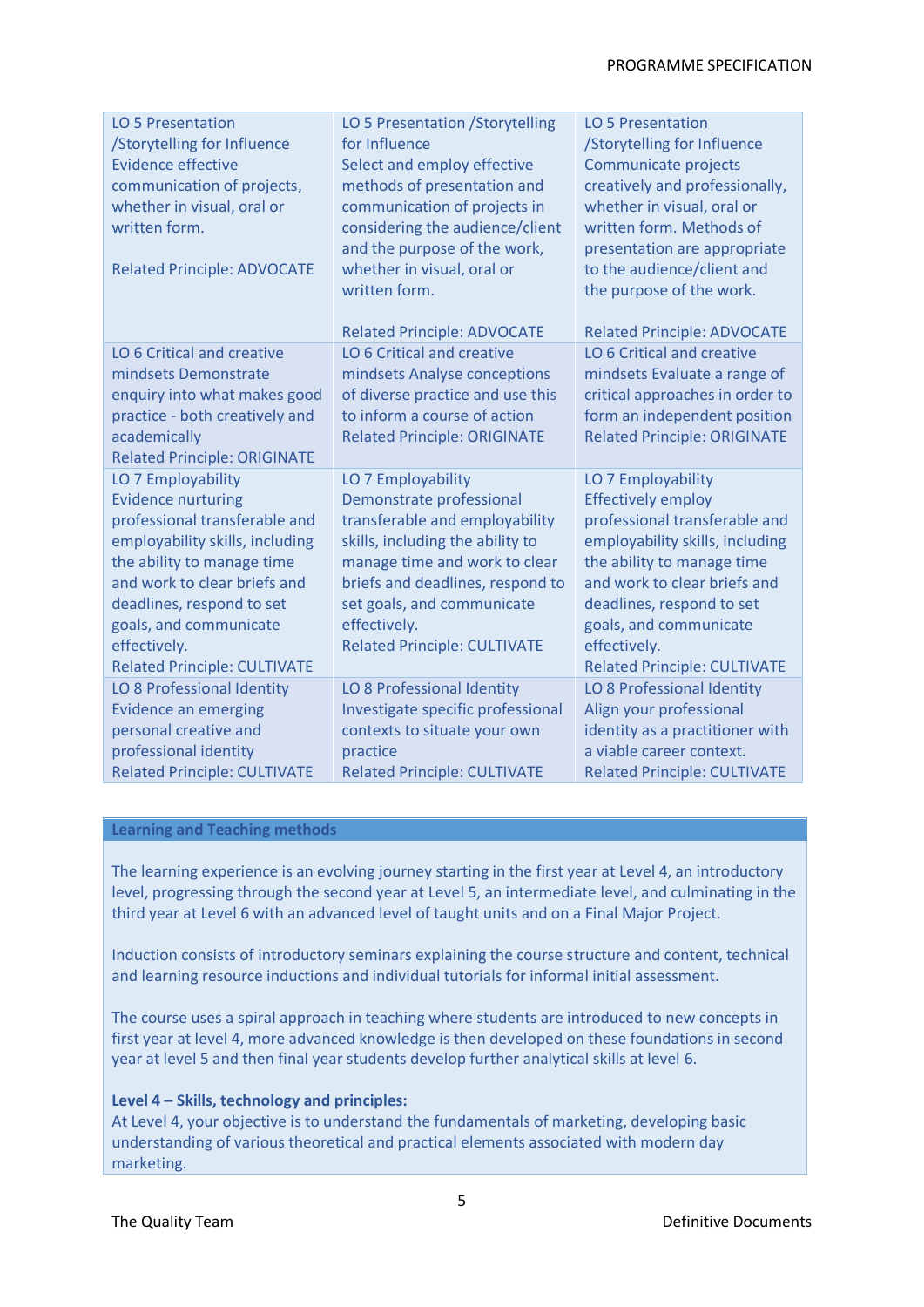You will develop practical, theoretical and technical knowledge and understanding of various elements of marketing to address problems that are well defined but complex and non-routine. At this level you should be able to analyse, interpret and evaluate relevant information and ideas.

# **Level 5 – ideas, development and exploration.**

You will consolidate your knowledge, develop new skills and experiment technically and creatively on increasingly challenging projects. You will collaborate with other courses to broaden your experience, and with industry practitioners to better understand the uses of contemporary digital marketing techniques and practices.

At this level you should have developed an increased level of depth of knowledge and understanding of various areas of study.

# **Level 6 – independent professional working.**

During the final year, you will consolidate your learning from Levels 4 & 5, and then focus on the analysis of emerging trends, technologies, and standards in the industry. Investigative techniques, independent working and the application of academic and industry research form the core of Level 6 studies.

Through your Final Major Project and Dissertation, you will create individual outcomes through self-initiated work, testing of ideas, and applying solutions that will prepare you for professional practice with confidence.

Teaching is normally undertaken by a team comprising full-time lecturers, part-time specialist tutors and industry practitioners. All tutors will have recent and relevant knowledge and experience.

Ravensbourne has adopted and developed a practice-led approach to teaching and learning. This means that you are provided with opportunities to apply and practice the taught theory in real situations.

Teaching blends the following methods:

- Lectures
- **Tutorials**
- Seminars & Workshops
- Visits & Masterclasses
- Laboratory & Practical Sessions
- Virtual Learning Environment Study and Interaction

The practice-led, hands-on approach employed by the tutors for the core units, the support gained by additional subject specialist tutorials, and the integration of the collaborative learning stream that brings contributions from industry experts are woven into an effective and unique format in this programme.

The course provides opportunities for students to develop and demonstrate knowledge and understanding, qualities, skills and other attributes in the following areas. On completion of the course students will have acquired:

• Knowledge and understanding are often developed through lectures, tutorials, directed reading etc. and assessed via written reports, assignments etc.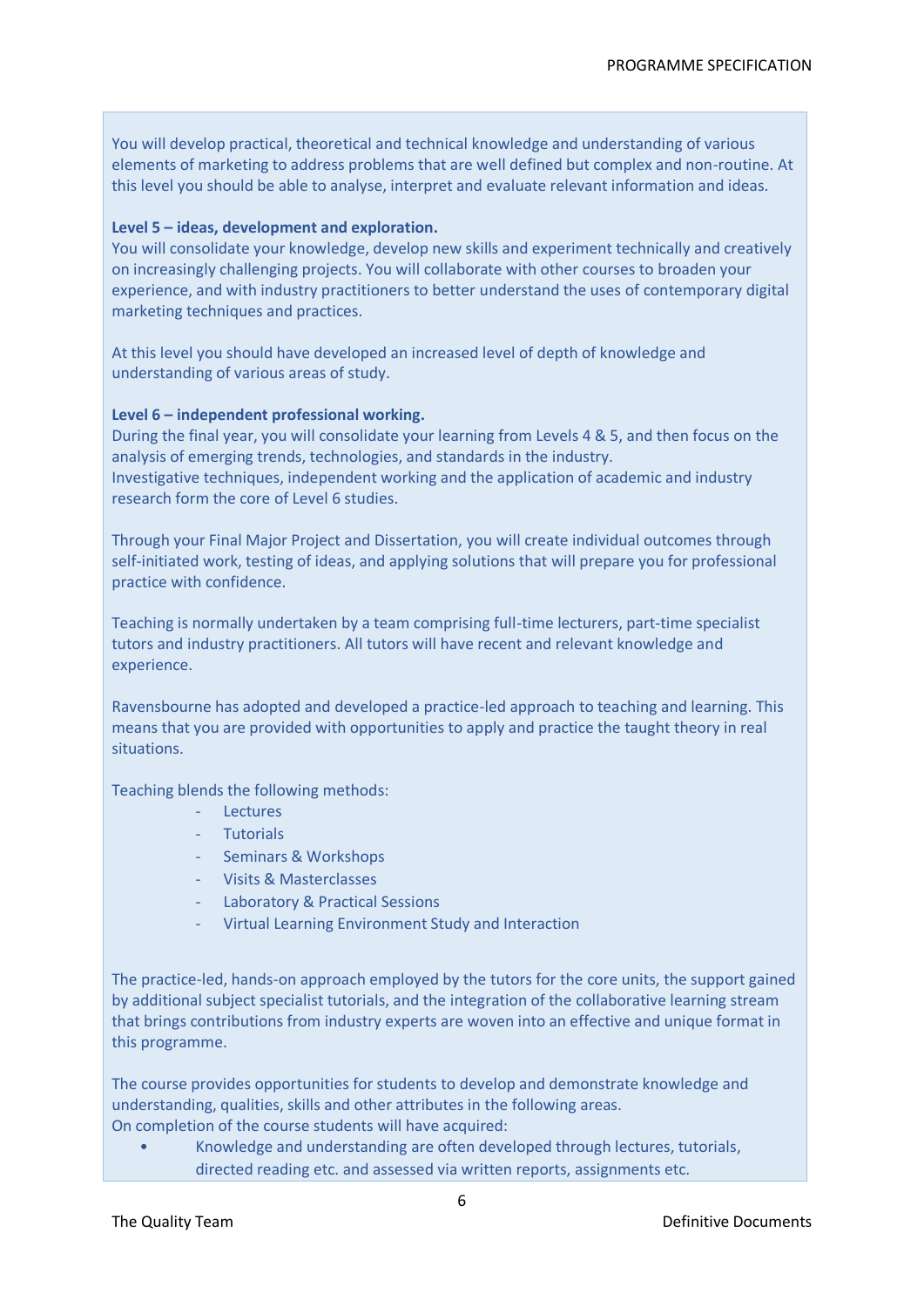- Intellectual skills may be developed through more active learning processes such as projects, group assignments, problem solving tasks and workshops etc. It may be assessed via assignments, reports, presentations etc
- Practical skills can be developed through practice in a subject specific field or work placement and assessment may be via demonstration of a skill or by providing evidence of having done so.
- Transferable skills can similarly be developed through active learning involving teamwork, communication, analytics, group working, leadership etc.

# **Assessment Strategy**

As you progress through your course, assessment points throughout the course enable you to practise and demonstrate the learning outcomes with confidence, and receive formative and summative feedback from tutors.

Work is usually submitted in electronic form, and graded through assessments that are defined in Project Briefs and issued at the start of a unit of study. Part of the work will be assessed through presentation of the artefact or viva vouch by a panel.

# **Typical assessment methods used during this programme may include:**

- o Presentations (Individual / Group)
- o Demonstration of Artefact (Individual / Group)
- o Portfolio
- o Video, Audio, and captioned Media
- o Software Programme
- o Course work

Every Taught Unit and Learning Activity has a dedicated page/section in the Virtual Learning Environment, containing all the information and documentation you require for that unit, such as Project Briefs. This includes an overview of the unit subject content and coverage, rationale of the brief, expected Learning Outcomes, assessment criteria, assessment methods, work submission deadlines, relevant reading material, tutor availability for discussion etc.

There are two types of assessment feedback, Formative and Summative:

- **Formative assessment** is provided so that you can improve on your work and achieve the project learning outcomes in an effective manner. Formative assessments are not graded but include desired performance goals. Formative assessment and feedback are made either as written or verbal feedback and takes place well before the end of the unit so you have time to integrate the feedback in your final submissions.

- **Summative assessment** is scheduled at the end of the unit along with a mark or grade. Summative assessment allows you to reflect upon your achievements and performance and provides guidance on how to improve on future modules. Summative assessment is generally written feedback, and will be made available to you via the Virtual Learning Environment.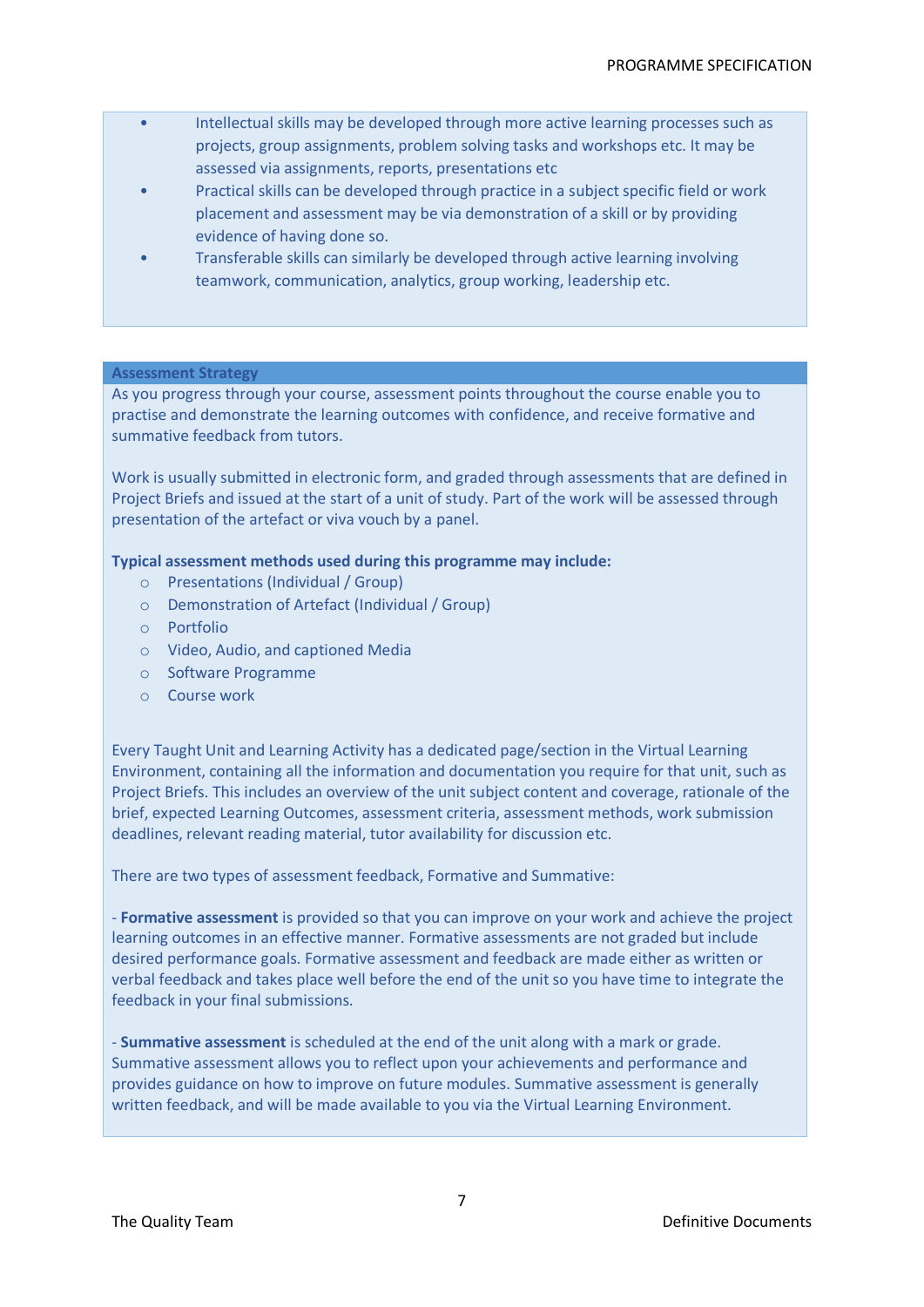| <b>Order</b> | <b>Unit Code</b> | <b>Unit Title</b>                                         | <b>Credits</b> |
|--------------|------------------|-----------------------------------------------------------|----------------|
|              | <b>Level 4</b>   | <b>Cert He Digital Marketing</b>                          |                |
| 1.1          | DGM20102         | Introduction to Digital Marketing (Term 1)                | 30             |
| 1.2          | <b>USE18103</b>  | Coding, Figures, Visuals (Term 1)                         | 15             |
| 1.3          | DGM20103         | Digital Psychology (Term 2)                               | 15             |
| 1.4          | DGM20104         | Interactive Media Technologies (Term 2)                   | 15             |
| 1.5          | <b>FPR18105</b>  | Photography, Styling and Creative Direction (Term 3)      | 30             |
| 1.6          | C18101           | <i>** Themes in Contemporary Culture (Term 2 &amp; 3)</i> | 15             |
|              |                  |                                                           |                |
|              | <b>Level 5</b>   | <b>Dip HE Digital Marketing</b>                           |                |
| 2.1          | <b>EDGM20202</b> | Viral Marketing and Digital Skills (Term 1) E             | 15             |
| 2.2          | <b>EDGM20203</b> | Management Skills for Creative Industries (Term 1) E      | 15             |
| 2.3          | <b>CLC20204</b>  | <b>Media Streaming and Cloud</b>                          | 15             |
| 2.4          | <b>USE18204</b>  | <b>Responsive Spaces (Term 2)</b>                         | 30             |
| 2.5          | <b>CIE200</b>    | <b>Cross Institutional Elective (Term 2)</b>              | 15             |
| 2.6          | <b>DGM20205</b>  | Programming for data analysis (BSc Pathway)               | 30             |
| 2.6          | <b>DGM20206</b>  | Marketing Broadcast Planning (BA Pathway)                 | 30             |
| 2.7          | C18201           | <i>**Big ideas and Philosophies (Term 1 and 3)</i>        | 15             |
|              |                  |                                                           |                |
|              | Level 6          | <b>BSc Digital Marketing</b>                              |                |
| 3.1          | <b>DGM20302</b>  | Media and Emerging Technologies (Term 1)                  | 15             |
| 3.2          | <b>DGM20303</b>  | Machine Learning and Artificial Intelligence (Term 2)     | 30             |
| 3.3          | C18301           | <b>Dissertation (Term 1)</b>                              | 30             |
| 3.4          | <b>DGM20304</b>  | Final Major Project (Term 2 & 3)                          | 45             |
|              | Level 6          | <b>BA Digital Marketing</b>                               |                |
| 3.11         | DGM20312         | Personalising the Digital Experience (Term 1)             | 15             |
| 3.12         | C18301           | <b>Dissertation (Term 1)</b>                              | 30             |
| 3.13         | <b>DGM20313</b>  | Mobile and Web Development                                | 30             |
| 3.14         | DGM20314         | Final Major Project (Term 2 and 3)                        | 45             |
|              |                  |                                                           |                |

# BA / BSc (Hons) Digital Marketing

\* All units on this course are mandatory. Students will have the opportunity to choose cross departmental elective – one unit from any other course run under the same school. .

\*\* These are mandatory units across all departments

\*E Electives for this course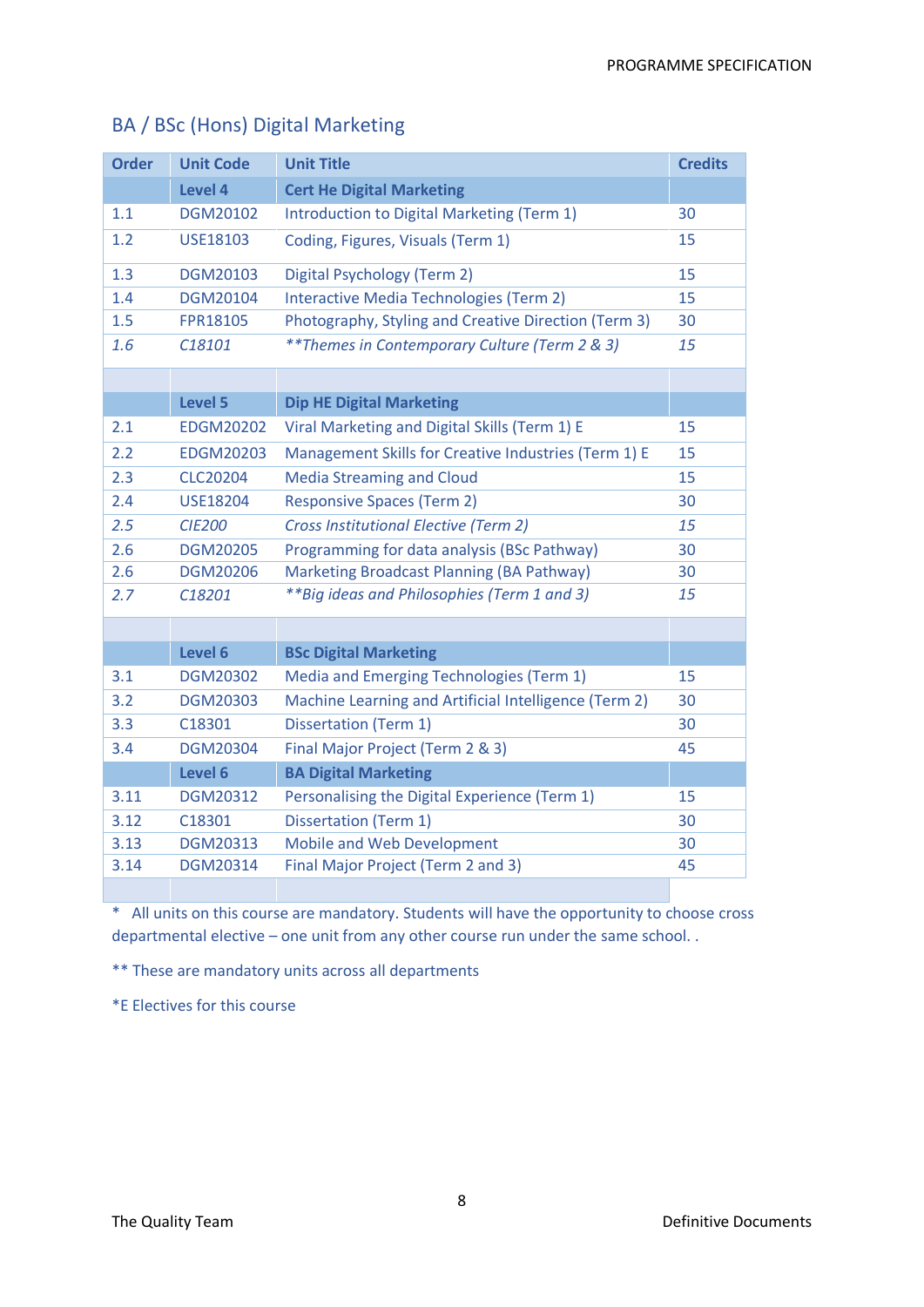# **Entry Requirements**

Students will normally be expected to possess five GCSEs (grade C or above) or equivalent including English (+Maths for BSc Pathway) and also to hold at least one of the following or equivalent UK or international qualifications:

- 2 A Levels (grades A-C) or 4 AS Levels (grades A-C)
- 2 vocational A Level (grades A-C)
- Level 3 Foundation Diploma or National Diploma
- Advanced Diploma (grades A-C)
- International Baccalaureate (28 points or above)

Where an applicant's first language is not English, proof of competence in English will be required. For undergraduate and postgraduate programmes, this will normally take the form of an approved English language test at B2 level in the Common European Framework of Reference. Any test for proficiency in English must have been achieved within 18 months preceding the date of entry. Individual programmes may have higher language requirements. Ravensbourne's international department will advise applicants on the language requirements for particular programmes.

#### **Selection Criteria**

Ravensbourne will use a number of methods to assess an applicant's suitability for their course of choice. Primarily applicants are selected on the basis of:

- an applicant's prior academic achievement/qualifications and/or previous employment/life experience;
- assessment of the applicant's ability and aptitude to succeed on the course for which s/he has applied.

Students will be selected according to the generic criteria set out below:

### Personal attributes

- shows commitment, enthusiasm and interest in the subject area
- initiative and problem solving
- ability to communicate

#### Creative process

- can generate ideas and use external sources to develop them
- ability to research an idea and follow it through to a finished product

# Study skills

- can understand and organise information clearly
- can investigate and analyse information
- shows reasoning and intellectual curiosity

# Professional skills

- has shown they can initiate and deliver projects
- can work in a team and with people with different skills
- has shown confidence with IT

# Career aspirations

● understands the relevance of the course to her/his career ambitions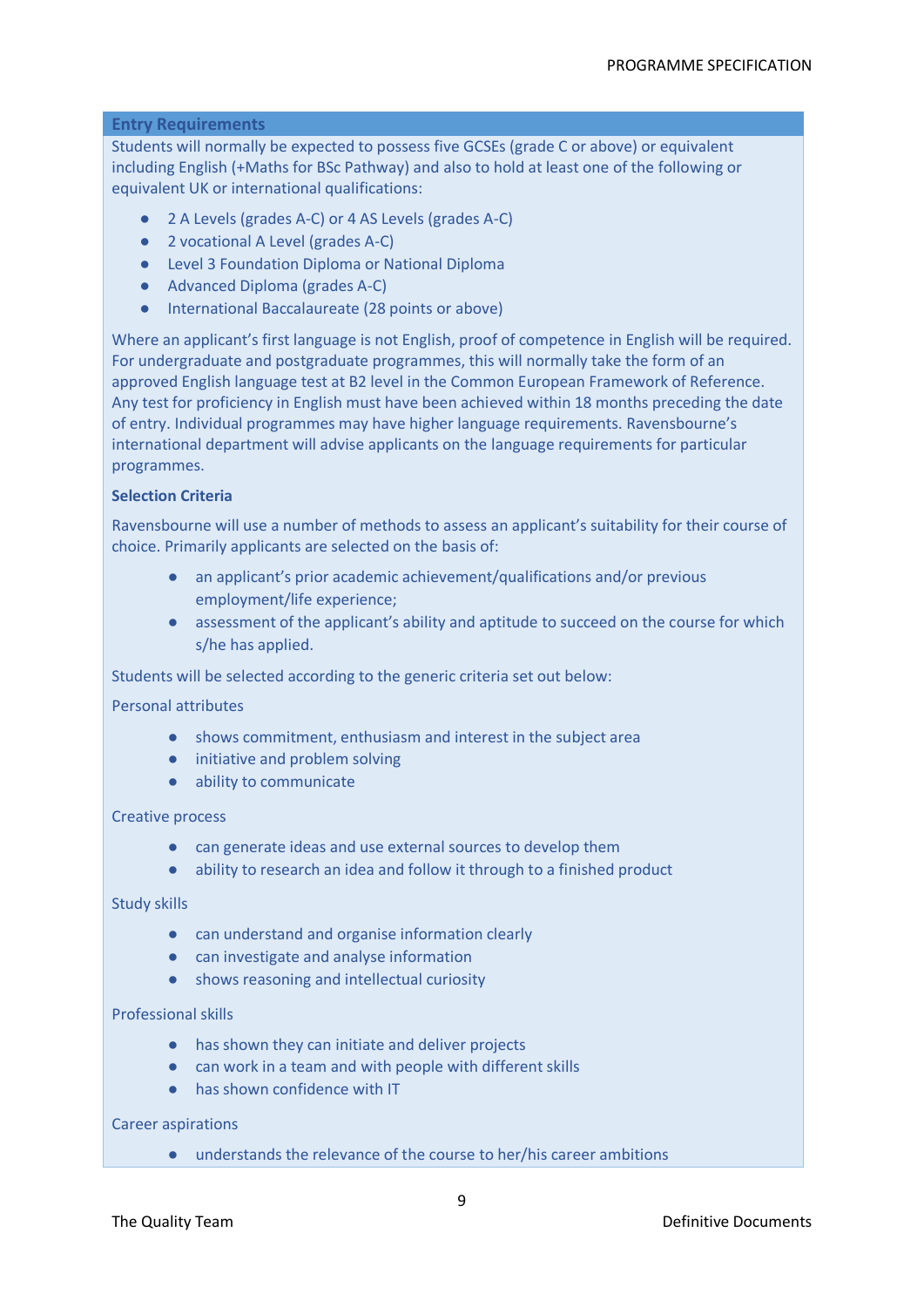● understands current debates within industry

# **Accreditation of Prior Learning**

Applications are welcomed from those who may not possess formal entry qualifications, mature students, those with work experience or with qualifications other than those listed above. Such applicants should demonstrate sufficient aptitude and potential to complete the course successfully. Applicants will be assessed at interview in accordance with Ravensbourne's Accreditation of Prior Learning Policy and Procedure.

Consideration will be given to admission with advanced standing to any candidate with verifiable evidence of prior certificated and/or experiential learning covering aspects of the course at level 4 or 5. Typical examples include:

# **1+2 and 2+1 Routes**

Students already possessing a HNC or equivalent may be eligible for direct entry into Level 5 of the programme subject to 75% of curriculum content matching the subjects covered in Level 4 of this course.

Students already possessing a HND, Foundation Degree or equivalent may be eligible for direct entry into Level 6 of the programme subject to 75% curriculum content matching the subjects covered in Level 4 and 5 of this course.

# **3+1 route**

Students already possessing a degree in computing or related field may apply for final year top-up (Level 6) to obtain a specialist degree in this field. This is subject to demonstration of sufficient prior knowledge or work experience to the course team.

| Level 4         |                |                  |                  |              | Level 5        |                    |                           |                |                    |                |                           |                  |                    |
|-----------------|----------------|------------------|------------------|--------------|----------------|--------------------|---------------------------|----------------|--------------------|----------------|---------------------------|------------------|--------------------|
|                 |                |                  |                  |              |                |                    |                           |                |                    |                |                           |                  |                    |
| <b>Course</b>   | D              | D                | D                | $\mathsf F$  | $\mathsf{C}$   | E                  | E                         | $\cup$         | $\mathsf{C}$       | $\mathsf{C}$   | D                         | D                | $\mathbf{1}$       |
| <b>LOs</b>      | G              | G                | G                | $\mathsf{P}$ | $\mathbf{1}$   | D                  | D                         | S              |                    | L              | G                         | G                | 8                  |
|                 | M              | M                | M                | $\mathsf{R}$ | 8              | G                  | G                         | E              | E                  | C              | M                         | M                | $\overline{2}$     |
|                 | $\overline{2}$ | $\overline{2}$   | $\overline{2}$   | $\mathbf{1}$ | $\mathbf{1}$   | M                  | M                         | $\mathbf{1}$   | $\mathbf{1}$       | $\overline{2}$ | $\overline{2}$            | $\overline{2}$   | $\overline{0}$     |
|                 | $\overline{0}$ | $\mathbf{0}$     | $\overline{0}$   | 8            | $\overline{0}$ | $\overline{2}$     | $\overline{2}$            | 8              | 8                  | $\overline{0}$ | $\Omega$                  | $\boldsymbol{0}$ | $\overline{1}$     |
|                 | $\mathbf{1}$   | $\mathbf{1}$     | $\mathbf{1}$     | $\mathbf{1}$ | $\mathbf{1}$   | $\overline{0}$     | $\mathbf{0}$              | $\overline{2}$ | $\overline{2}$     | $\overline{2}$ | $\overline{2}$            | $\overline{2}$   | $\mathsf{C}$       |
|                 | $\mathbf 0$    | $\overline{0}$   | $\mathbf 0$      | $\theta$     |                | $\overline{2}$     | $\overline{2}$            | $\overline{0}$ | $\overline{0}$     | $\mathbf{0}$   | $\overline{0}$            | $\boldsymbol{0}$ |                    |
|                 | $\overline{2}$ | $\overline{3}$   | $\overline{4}$   | 5            |                | $\overline{0}$     | $\mathbf{0}$              | $\overline{4}$ | $\overline{0}$     | $\overline{4}$ | 5                         | $6\phantom{a}$   |                    |
|                 |                |                  |                  |              |                | $\overline{2}$     | 3                         |                |                    |                |                           |                  |                    |
| LO <sub>1</sub> | $\chi$         | $\boldsymbol{X}$ | $\boldsymbol{X}$ | $\mathsf{X}$ |                | $\mathsf{X}$       | $\mathsf{X}$              |                | $\sf X$            | $\mathsf{X}$   | $\boldsymbol{\mathsf{X}}$ | $\mathsf{X}$     | $\sf X$            |
| LO <sub>2</sub> |                |                  |                  |              | $\mathsf{X}$   |                    |                           |                | $\sf X$            | $\mathsf{X}$   | $\mathsf{X}$              | $\mathsf{X}$     | $\pmb{\mathsf{X}}$ |
| LO <sub>3</sub> |                | $\chi$           |                  | $\mathsf{x}$ | $\mathsf{X}$   | $\mathsf{X}$       |                           |                |                    | $\mathsf{X}$   |                           |                  |                    |
| LO <sub>4</sub> | $\chi$         | $\chi$           | $\chi$           | $\mathsf{X}$ | $\mathsf{X}$   | $\mathsf{X}$       |                           | $\mathsf{X}$   | $\pmb{\mathsf{X}}$ | $\mathsf{X}$   | $\mathsf X$               | $\mathsf{X}$     |                    |
| LO <sub>5</sub> | $\chi$         |                  | $\boldsymbol{X}$ | $\sf X$      | $\sf X$        |                    | $\mathsf{X}$              | $\mathsf{X}$   | $\mathsf{X}$       |                |                           | $\mathsf{X}$     | $\mathsf{X}$       |
| LO <sub>6</sub> | $\chi$         | $\chi$           | $\chi$           |              |                | $\pmb{\mathsf{X}}$ | $\boldsymbol{\mathsf{X}}$ | $\mathsf{X}$   |                    |                | $\mathsf X$               |                  | $\mathsf{X}$       |
| LO <sub>7</sub> |                |                  |                  |              |                |                    | $\overline{\mathsf{X}}$   |                |                    |                |                           |                  |                    |
| LO <sub>8</sub> |                |                  |                  |              |                |                    |                           | $\mathsf{X}$   |                    |                |                           |                  |                    |
|                 |                |                  |                  |              |                |                    |                           |                |                    |                |                           |                  |                    |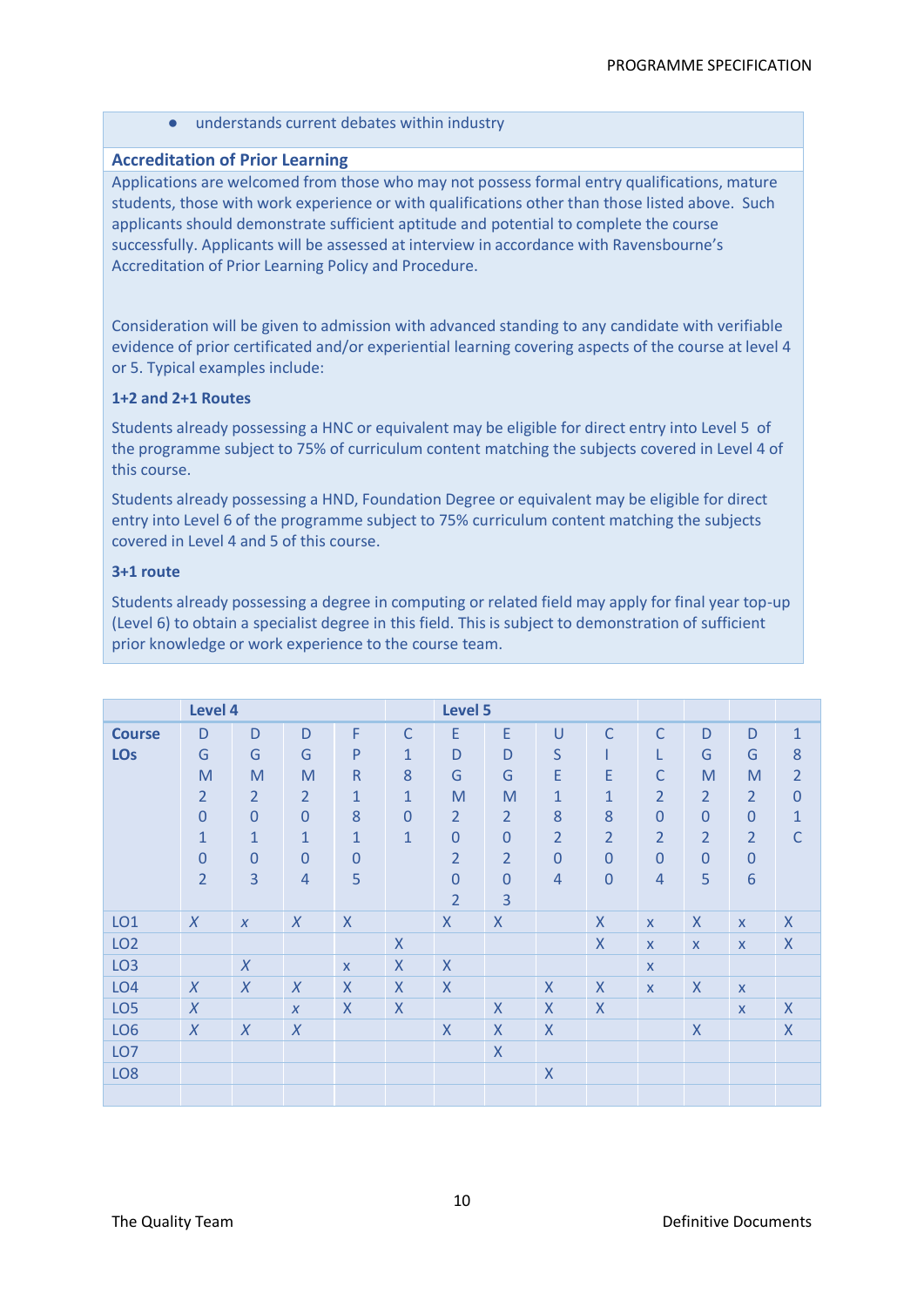| Level 6 (BSC)             |                     |              |                          |  |  |
|---------------------------|---------------------|--------------|--------------------------|--|--|
| <b>DGM20</b><br>302       | <b>DGM20</b><br>303 | C18301       | DGM <sub>2</sub><br>0304 |  |  |
|                           |                     |              |                          |  |  |
| $\boldsymbol{\mathsf{x}}$ | X                   |              | X                        |  |  |
| $\boldsymbol{\mathsf{x}}$ |                     | $\mathsf{x}$ | X                        |  |  |
| $\boldsymbol{\mathsf{x}}$ | X                   |              | X                        |  |  |
| $\boldsymbol{\mathsf{x}}$ |                     | $\mathsf{x}$ | X                        |  |  |
|                           | X                   |              | X                        |  |  |
|                           |                     | $\mathsf{x}$ | X                        |  |  |
|                           |                     | X            | X                        |  |  |
|                           | X                   |              | X                        |  |  |

| Level 6 (BA)            |            |                  |      |  |  |
|-------------------------|------------|------------------|------|--|--|
| <b>DGM20</b>            | C18301     | DGM <sub>2</sub> | DGM2 |  |  |
| 12                      | <b>DGM</b> | 0313             | 0314 |  |  |
|                         |            |                  |      |  |  |
|                         |            |                  |      |  |  |
|                         |            |                  |      |  |  |
| X                       | X          | X                | X    |  |  |
|                         |            |                  | X    |  |  |
| X                       | X          | X                | X    |  |  |
| $\overline{\mathsf{X}}$ |            | $\sf X$          | X    |  |  |
|                         | X          |                  | X    |  |  |
| $\sf X$                 |            | X                | X    |  |  |
|                         |            |                  | X    |  |  |
|                         | X          |                  |      |  |  |

# **Description of the Course**

*This degree will provide a critical appreciation of digital marketing technologies including web site development and analytics, consumer behaviour, social media marketing, digital campaign planning and branding within the global marketing context. You will be introduced to current and relevant examples of digital marketing and be given the opportunity to develop digital marketing plans for a range of companies and situations.*

*Digital Marketing is the chosen marketing approach for many companies and is now a major component of any marketing plan. If you want to study the most up-to-date, Digital Marketing degree around then this is for you. You will be introduced to current and relevant examples of digital marketing and be given the opportunity to develop digital marketing plans for a range of companies and situations. Contemporary issues in digital marketing will be discussed and used in class groups to develop your understanding of the opportunities and multi-channel management decisions facing marketers.*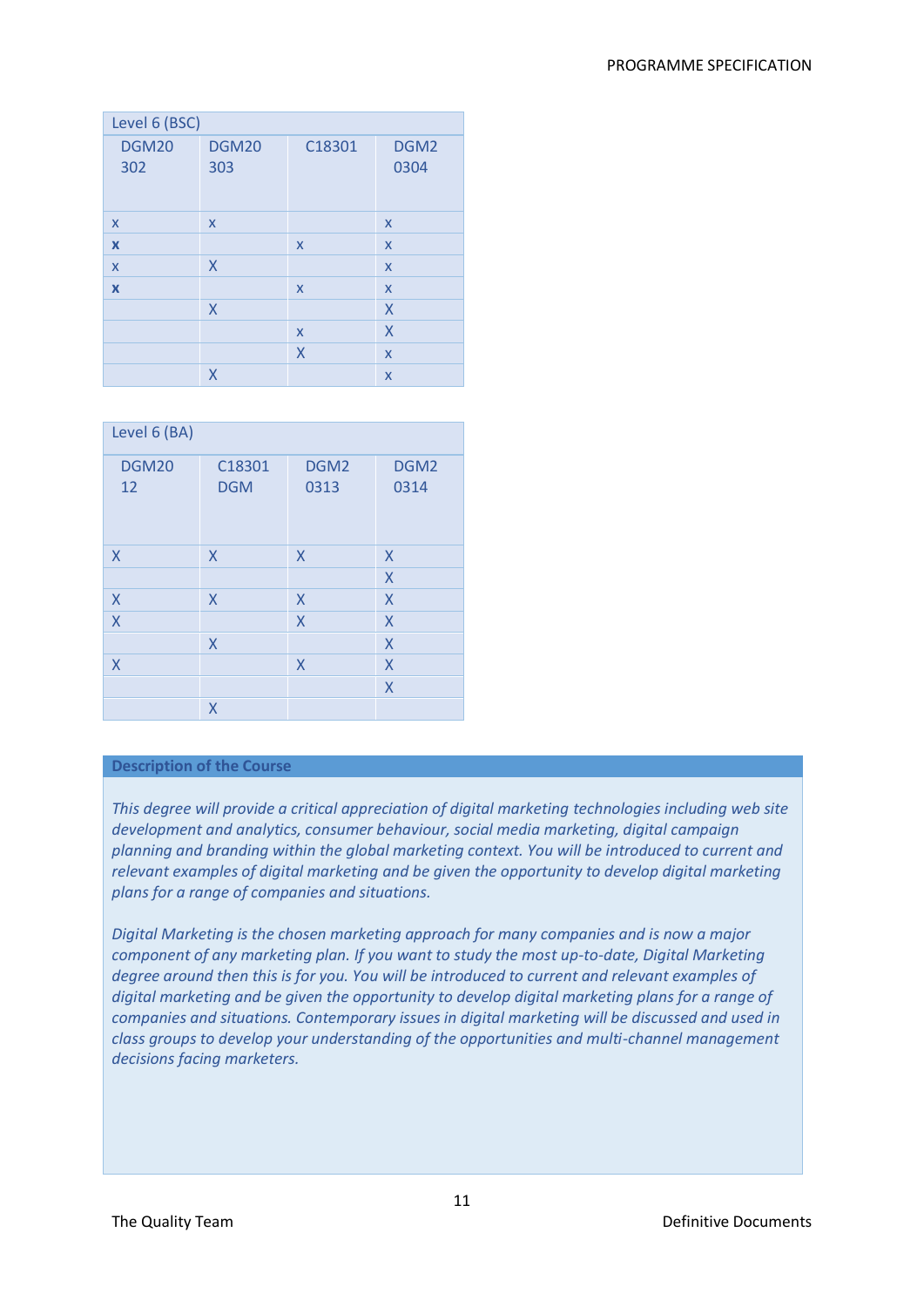# Academic Framework – Course Diagram (BSC) .

|                           | Term1                                                                                                                                                                           | Term <sub>2</sub>                                                                                               | Term <sub>3</sub>                                                           |
|---------------------------|---------------------------------------------------------------------------------------------------------------------------------------------------------------------------------|-----------------------------------------------------------------------------------------------------------------|-----------------------------------------------------------------------------|
| Level 4<br>120<br>credits | Induction<br>(Inc. contribution from Theory)<br>0 credits                                                                                                                       | <b>Themes in Contemporary Culture</b><br>15 credits                                                             |                                                                             |
|                           | <b>Introduction to Digital</b><br><b>Marketing</b><br>30 credits<br><b>Coding, Figures and Visuals</b><br>15 credits                                                            | <b>Digital Psychology</b><br><b>15 Credits</b><br><b>Interactive Media</b><br><b>Technologies</b><br>15 credits | Photography, Styling and<br><b>Creative Direction</b><br><b>30 Credits</b>  |
|                           |                                                                                                                                                                                 |                                                                                                                 |                                                                             |
| Level 5<br>120            | Part 1 Big Ideas and<br>Philosophies<br>(7.5 out of 15 credits)                                                                                                                 |                                                                                                                 | <b>Part 2 Dissertation Proposal</b><br>(remaining 7.5 out of 15<br>credits) |
| credits                   | Elective 1<br><b>Viral Marketing and Digital</b><br><b>Skills</b><br><b>Or</b><br><b>Elective 2</b><br><b>Management Skills for</b><br><b>Creative Industries</b><br>15 credits | Elective 2:<br><b>Cross Institutional Elective</b><br>15 credits                                                | <b>Programming for Data Analysis</b><br>30 credits                          |
|                           | <b>Media and Cloud Streaming</b><br>15 credits                                                                                                                                  | <b>Responsive Spaces</b><br>30 credits                                                                          |                                                                             |
|                           |                                                                                                                                                                                 |                                                                                                                 |                                                                             |
| Level 6                   | <b>Dissertation Unit</b><br>30 credits                                                                                                                                          | <b>Dissertation submission</b>                                                                                  |                                                                             |
| 120<br>credits            |                                                                                                                                                                                 | <b>Final major Project</b><br>45 Credits (term 2 and 3)                                                         |                                                                             |
|                           | <b>Media and Emerging</b><br><b>Technologies</b><br>15 credits                                                                                                                  | Programming for the<br>industry<br>30 credits                                                                   |                                                                             |